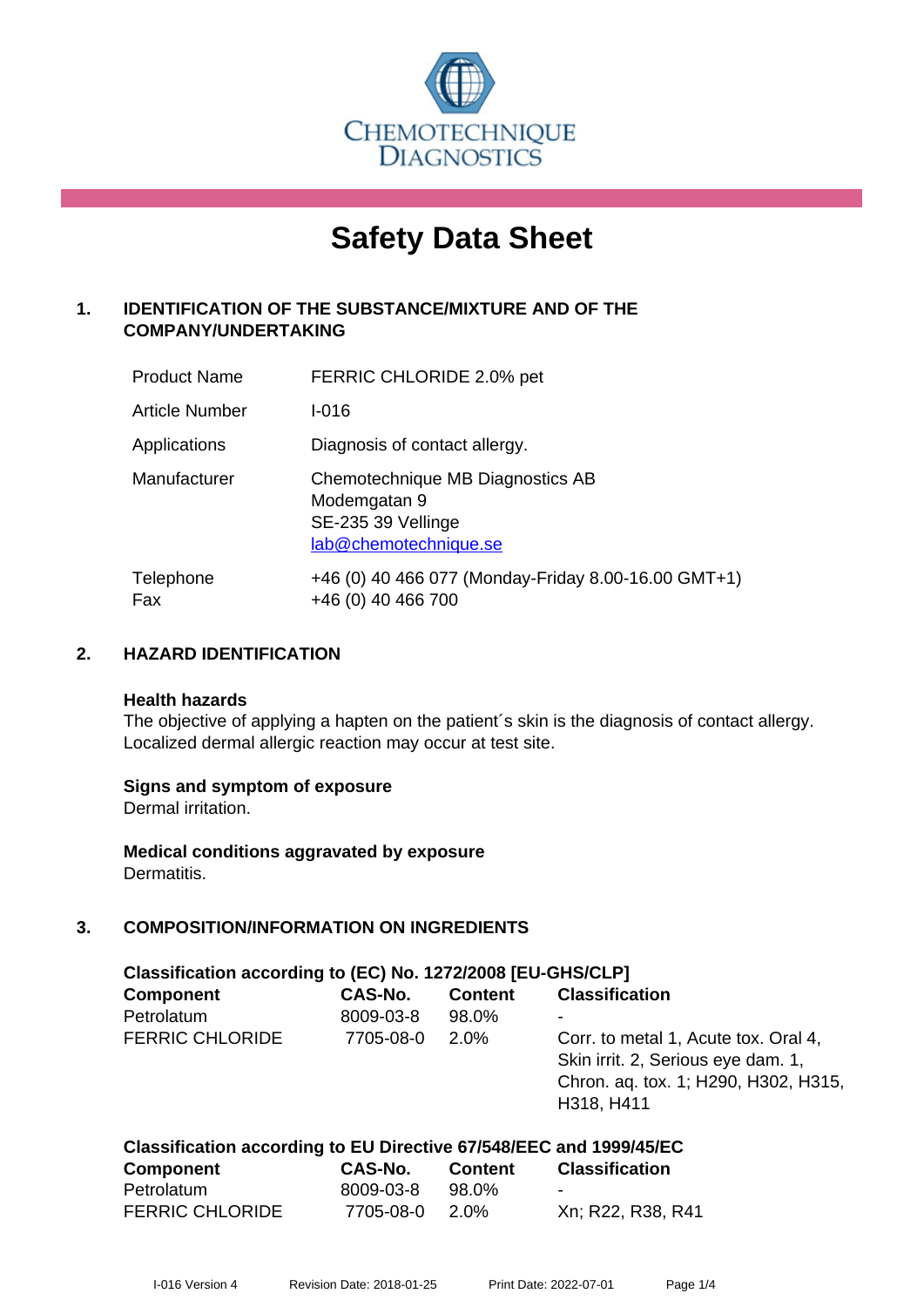#### **4. FIRST AID MEASURES**

**Emergency and first aid procedures**

Obtain medical attention.

#### **5. FIRE-FIGHTING MEASURES\***

#### **Suitable extinguish media**

CO2, powder or water spray. Fight larger fires with water spray or alcohol resistant foam.

# **For safety reasons unsuitable extinguishing agents**

Water with full jet.

# **Special protective equipment for fire-fighters** Wear self-contained respiratory protective device. Wear fully protective suit.

\*Data is shown for petrolatum only

#### **6. ACCIDENTAL RELEASES MEASURES**

**Steps to be taken if material is released or spilled** Contain and place in a closed container.

# **7. HANDLING AND STORAGE**

**Precautions to be taken in handling and storage** Store dark at 5-8°C. Avoid extended exposure to light. FOR EXTERNAL USE ONLY.

# **8. EXPOSURE CONTROLS/PERSONAL PROTECTION**

**Respiratory protection** Not required.

**Ventilation** Local exhaust.

**Protective gloves** Disposal gloves.

# **Eye protection**

Not required with normal use.

#### **Work/Hygienic practices**

Wash hands after each use.

#### **9. PHYSICAL AND CHEMICAL PROPERTIES**

Odour **Odourless** 

Appearance Black Semi-solid

Melting point\* 50-55° C

Boiling point\* No data available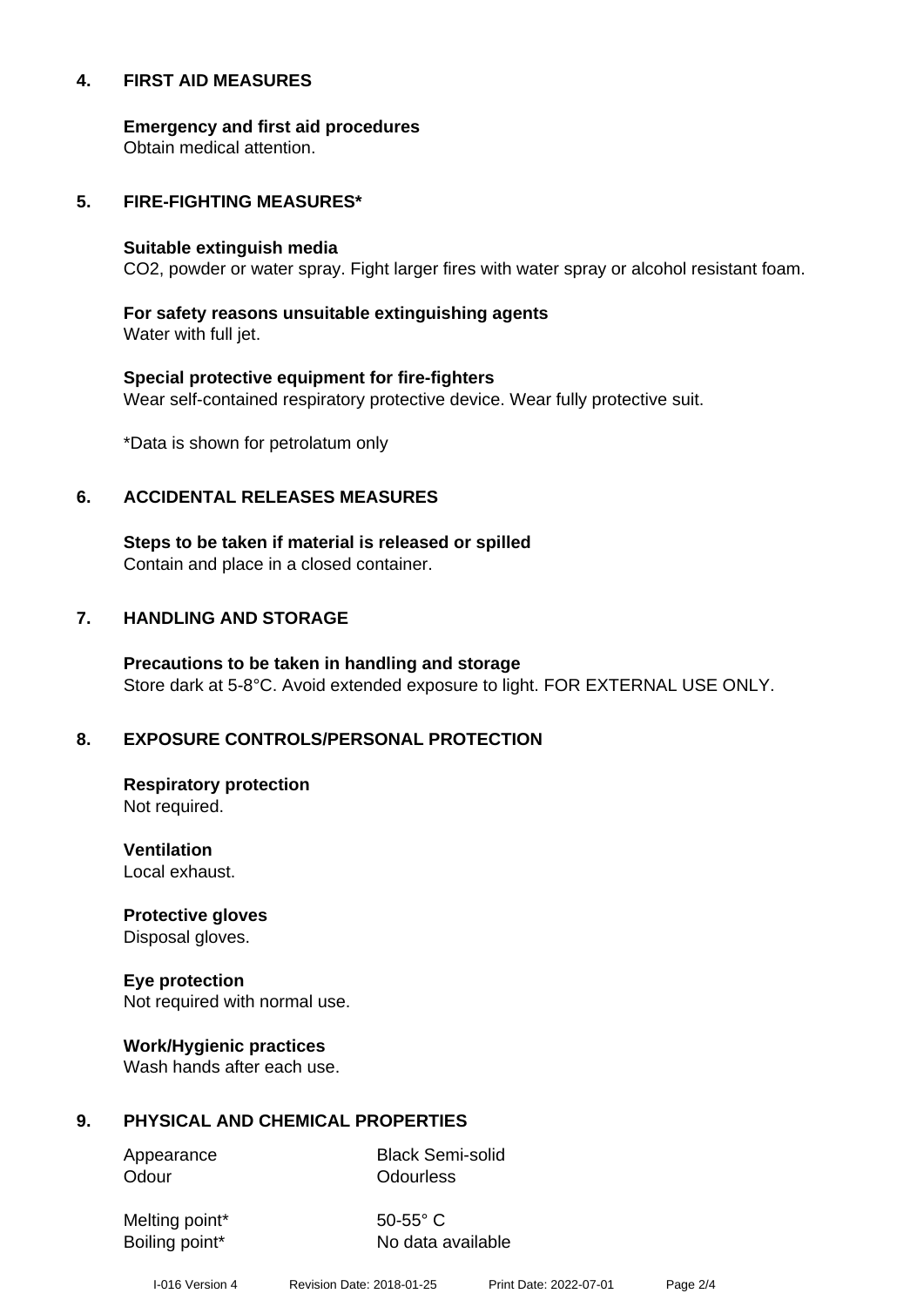Flash point\*  $>100^{\circ}$ C Density\* No data available. Solubility in/Miscibility with Water\*

Self ignition\* Product does not self ignite. Danger of explosion\* Product does not present an explosion hazard. Insoluble

\*Data is shown for petrolatum only

# **10. STABILITY AND REACTIVITY**

#### **Incompability**

May react with strong oxidizing agents.

#### **Stability**

Stable at recommended storage conditions.

#### **Hazardous byproducts**

Combustion may generate CO, CO2 and other oxides.

#### **Hazardous polymerization**

Will not occur.

#### **11. TOXICOLOGICAL INFORMATION**

No data available.

#### **12. ECOLOGICAL INFORMATION**

No data available.

#### **13. DISPOSAL CONSIDERATIONS**

#### **Waste disposal method**

Comply with federal, state/provincial and local regulation.

#### **14. TRANSPORT INFORMATION**

Not dangerous goods.

#### **15. REGULATORY INFORMATION**

The classification is according to the latest editions of the EU lists, and extended by company and literature data.

# **16. OTHER INFORMATION**

#### **Text of H-statements and R-phrases mentioned in Section 3**

| Corr. to metal 1<br>Acute tox. Oral 4<br>Skin irrit. 2 |                           |                        | Corrosive to metals (Category 1)<br>Acute toxicity, Oral (Category 4)<br>Skin irritation (Category 2) |  |
|--------------------------------------------------------|---------------------------|------------------------|-------------------------------------------------------------------------------------------------------|--|
| I-016 Version 4                                        | Revision Date: 2018-01-25 | Print Date: 2022-07-01 | Page 3/4                                                                                              |  |